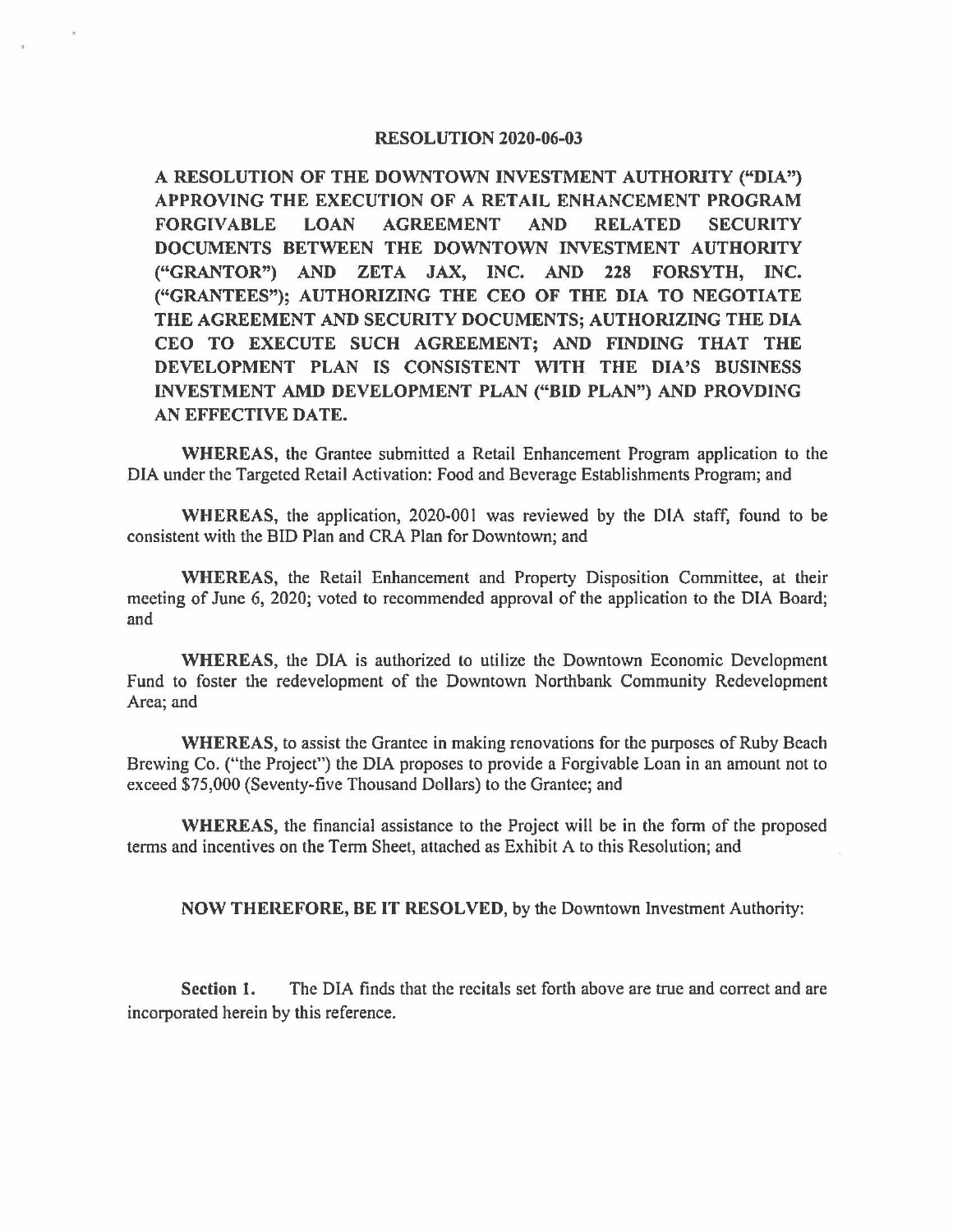**Section 2.** The DIA hereby finds that the Project is supported by the following Goal(s) and Strategic Objective(s) of the BID Plan:

- Goal I: Reinforce Downtown as the City's unique epicenter for business, history, culture, education, and entertainment.
	- Increase the opportunities for Downtown employment.
	- **•** Protect and revitalize historic assets.
	- Support expansion of entertainment and restaurant facilities.
	- Increase venues, workspaces, and residential opportunities with a focus on the Target Area.
	- Create a consistent theme and image that conveys a sense of the excitement and activity Downtown.
	- Focus efforts on drawing many diverse attractions, rather than a small number of large ones.
- Goal 2: Increase rental and owner-occupied housing downtown, targeting key demographic groups seeking a more urban lifestyle.
	- Leverage land contributions, infrastructure investments, incentive grants, and low interest loans.
	- **•** Promote and attract neighborhood retail to support downtown residents.
- Goal 3: Simplify the approval process for downtown development and improve departmental and agency coordination.
	- Initiate public/private partnerships.
	- Identify cooperative property owners/developers and develop key pilot initiatives.
- Goal 4: Maintain a clean and safe 24-7 Downtown for residents, workers, and visitors.
	- Provide increased walkability through:
		- Support and attract additional commercial, service, residential, transportation, recreation, and open space uses.
		- Redevelop the major road corridors with pedestrian-scale neighborhood retail and services.
		- Enhance the connection with neighborhoods immediately adjacent to Downtown through attractive, walkable/bikeable linkages.

**Section 3.** The Chief Executive Officer is hereby authorized to execute the Agreement and Security Documents and otherwise take all necessary action in connection therewith to effectuate the purposes of this Resolution.

**Section 4.** The Effective Date of this Resolution is the date upon execution of this Resolution by the Chair of the DIA Board.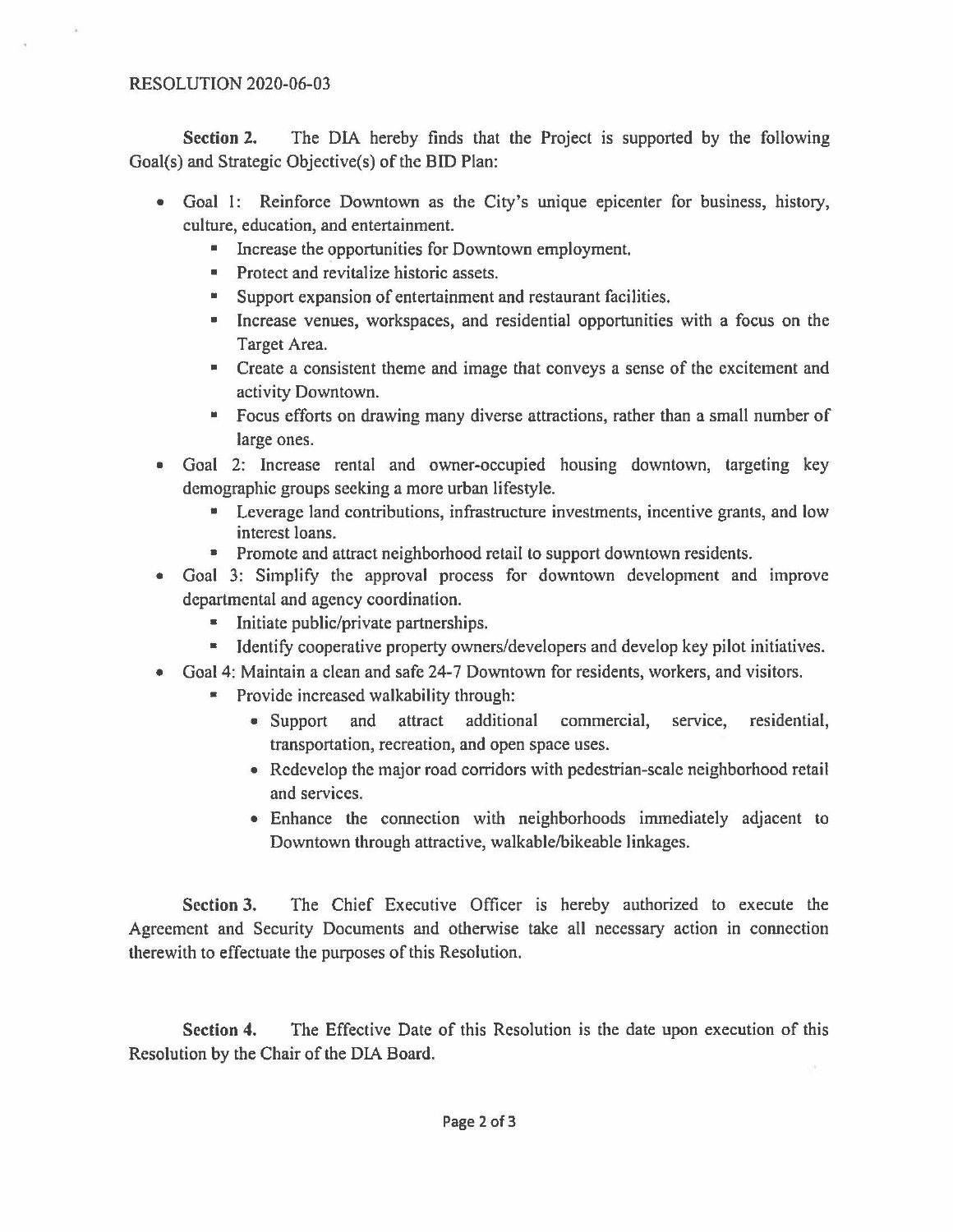### RESOLUTION 2020-06-03

## WITNESS: **DOWNTOWN INVESTMENT AUTHORITY**

 $ln 4.20$ Witness Craig Gibbs, Chairman Date

| VOTE: In Favor: $\sigma$ | Opposed: | Abstained: $\overline{U}$ |  |
|--------------------------|----------|---------------------------|--|
|                          |          |                           |  |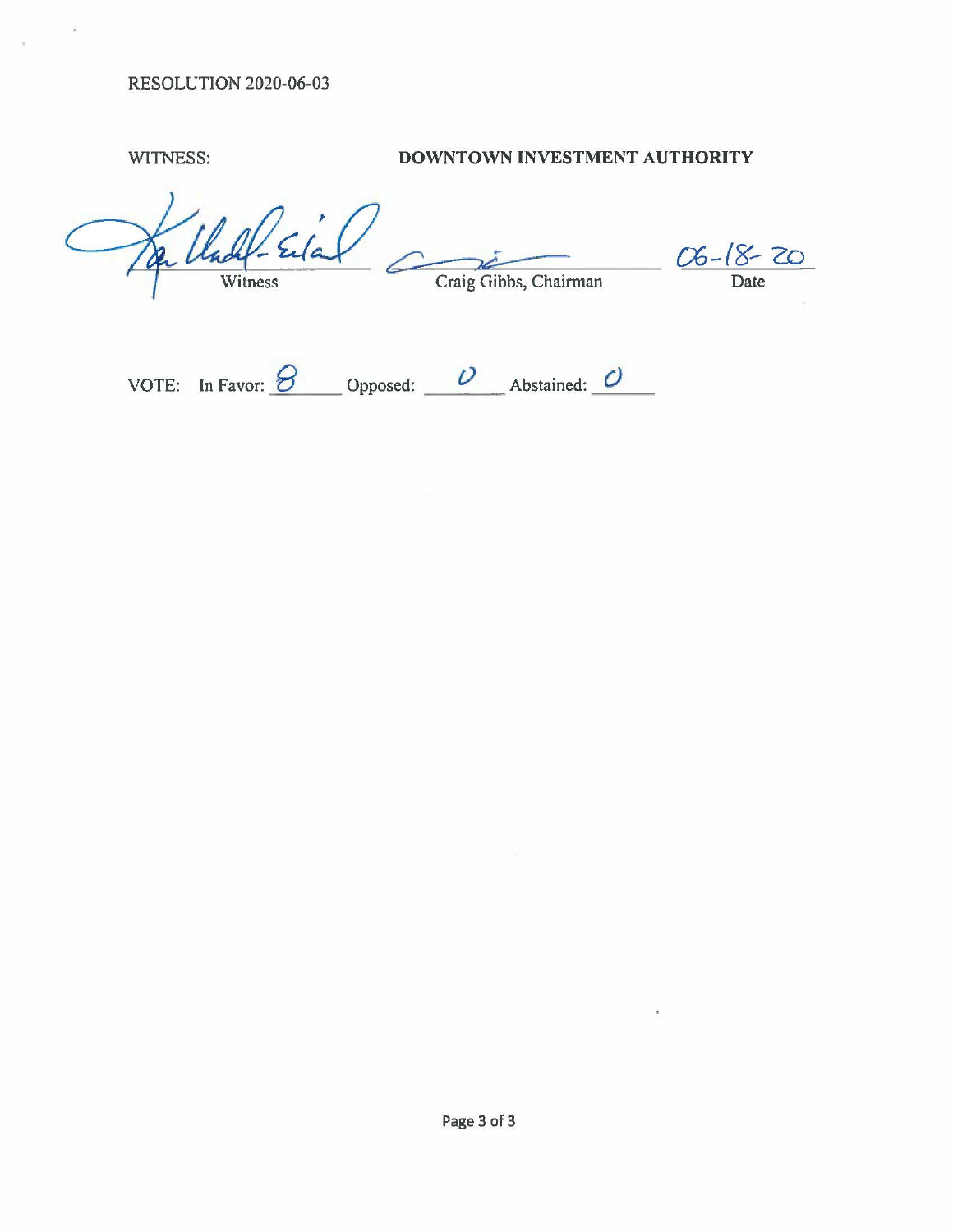| <b>Project tracking number:</b> |                                                                          | FAB-REP 2020-001                                                                      |  |  |  |
|---------------------------------|--------------------------------------------------------------------------|---------------------------------------------------------------------------------------|--|--|--|
| <b>Project name/ Applicant:</b> | d/b/a Ruby Beach Brewing Co.                                             | Zeta Jax, Inc.<br>Mark Vandaloo, President                                            |  |  |  |
|                                 | 228 Forsyth Inc. (c/o Petra Management)<br><b>Elias Hionides</b>         |                                                                                       |  |  |  |
| <b>Project Location:</b>        |                                                                          | 228 E. Forsyth Street<br>Jacksonville, Florida 32202                                  |  |  |  |
| <b>Project Request:</b>         |                                                                          | \$75,000<br>22.2% of Phase II Development Costs<br>16.9% of Total Redevelopment Costs |  |  |  |
| <b>Total Project Costs:</b>     | \$107,900<br>\$337,100<br>\$445,000                                      | Phase I<br>Phase II<br>Total                                                          |  |  |  |
| <b>Applicant Contribution:</b>  | \$295,000<br>\$75,000<br>\$370,000<br>83.1% of Total Redevelopment Costs | Landlord<br>Tenant<br>Total                                                           |  |  |  |
|                                 | 77.8% of Phase II Redevelopment Costs                                    | \$262,100 Total Phase II                                                              |  |  |  |

#### **Project Description:**

The co-applicants, Zeta Jax, Inc. and 228 Forsyth Inc. are engaging in the build out of a commercial microbrewery and brew pub operation with outdoor beer garden space at 228 E. Forsyth Street (a/k/a The Letter Shop) and the adjacent parking lot space at 230 E. Forsyth Street. Both properties are currently owned by 228 Forsyth, Inc. (Chris Hionides, president) and property taxes are current at each location. This location is within the defined Elbow District as found in the FAB-REP Guidelines.

Ruby Beach Brewing is a specialty craft brewery that is relocating from its Jacksonville Beach location of the past five years to downtown Jacksonville. Ruby Beach will bring a twenty-four (24) tap rotating lineup of premium, unique microbrews in its tap room. Signature brews from Ruby Beach use 100% juice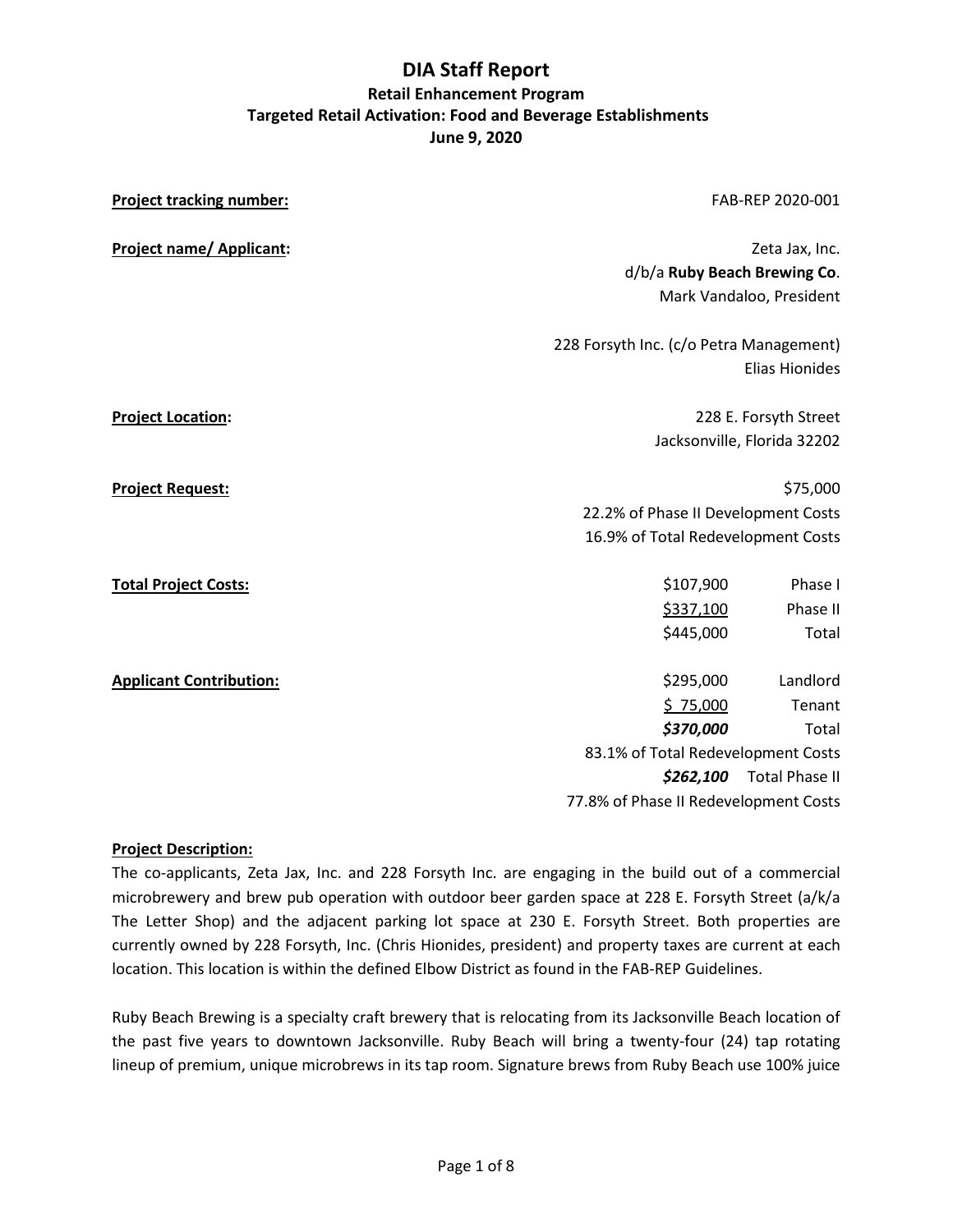purees, local, fresh, culinary enhanced ingredients and grain milled in-house. Incorporating trends such as lower ABV and a more health conscience beer are among the operating plans for the current year.

The brewing operation currently has a distribution network including Mellow Mushroom, Lynch's, Culhane's, Auggie's draft room (St. Augustine), Ida Claire at Town Center, Corner Taco, and the Nocatee Amenity Center, among others. Ruby Beach has established a strong partnership with Champion Brands to distribute product in Duval and surrounding counties and employees a full-time sales representative to maintain these relationships and grow distribution. Ruby Beach Brewing Co. also has accounts North Florida Sales, Cavalier Dist. and Harvest Moon, which provides the taproom the availability to all local beers in the market.

Approximately 50% (1,278 square feet) of the first floor of the two-story building will be used for brewing activity, supporting both wholesale and retail production, and will not be open to the public. The applicant has separated those Phase I costs from the application, and they are not considered in context of this award recommendation.

The retail/public space of the operation (Phase II) comprises a 1,278 square foot taproom, a 440 square foot outdoor patio/beer garden, and 2,557 square feet upstairs meeting space to be finished and used for weddings, family events, corporate events, art showings, pop-up markets and similar events. Associated cost for buildout of each space as provided by Ideal Conditions General Contractors, Inc.

|                             |               | Phase I | Phase II     |     |            |             |                 |             |            |
|-----------------------------|---------------|---------|--------------|-----|------------|-------------|-----------------|-------------|------------|
|                             | Total         | Brewery | Taproom      |     | 50%        | Event Space | 50%             | Beer Garden | 50%        |
| Demolition                  | \$<br>3,000   | 1,500   | 500          |     | 250        | 1,000       | 500             |             |            |
| Concrete Foundation         | \$<br>5,000   | 4,000   |              |     |            |             |                 | 1,000       | 500        |
| <b>Framing Drywall</b>      | \$<br>15,000  | 8,500   | 3,500        |     | 1,750      | 3,000       | 1,500           |             |            |
| Electrical                  | \$<br>55,000  | 10,000  | 22,500       |     | 11,250     | 18,500      | 9,250           | 4,000       | 2,000      |
| Plumbing                    | \$<br>30.000  | 5.400   | 12,300       |     | 6,150      | 9,300       | 4,650           | 3,000       | 1,500      |
| Mechanical                  | \$<br>84,000  | 8.000   | 38,000       |     | 19,000     | 38,000      | 19,000          |             |            |
| <b>Brewery Installation</b> | \$<br>34,000  | 34,000  |              |     |            |             |                 |             |            |
| Elevator                    | \$<br>30,000  |         | 15,000       |     | 7,500      | 15,000      | 7,500           |             |            |
| <b>Stairs</b>               | \$<br>15,000  |         | 6,500        |     | 3,250      | 8,500       | 4,250           |             |            |
| Doors and Windows           | \$<br>16,000  | 4,000   | 7,500        |     | 3,750      | 4,500       | 2,250           |             |            |
| Sprinkler                   | \$<br>65.000  | 7.000   | 29,000       |     | 14,500     | 29.000      | 14,500          |             |            |
| Railing                     | \$<br>8.000   |         | 4,000        |     | 2,000      | 4,000       | 2,000           |             |            |
| Flooring                    | \$<br>15,000  | 3,000   | 3,000        |     | 1,500      | 9,000       | 4,500           |             |            |
| Gas                         | \$<br>5,000   | 5,000   |              |     |            |             |                 |             |            |
| painting                    | \$<br>9,000   | 3,500   | 2,500        |     |            | 3,000       |                 |             |            |
| Structural framing          | \$<br>8,000   |         | 6,000        |     | 3,000      | 2,000       | 1,000           |             |            |
| <b>General Conditions</b>   | \$<br>8,000   | 2,000   | 2,000        |     |            | 2,000       |                 | 2,000       |            |
| <b>Builder Fee</b>          | \$<br>40.000  | 12.000  | 12,000       |     |            | 12.000      |                 | 4.000       |            |
|                             | \$<br>445,000 | 107,900 | 164,300      |     | 73,900     | 158,800     | 70,900          | 14,000      | 4,000      |
| <b>Incentive Rate</b>       |               |         |              | Ś   | 40         |             | \$<br>15        |             | \$<br>15   |
| Sq Foot Basis               |               |         | 1,278        | -\$ | 51,120     | 2,557       | 38,355<br>\$    | $440 \le$   | 6,600      |
| Lesser of \$ or %           |               |         |              |     | 51,120     |             | \$<br>38,355    |             | Ś<br>4,000 |
| Cost & Incentive PSF        |               |         | 128.56<br>\$ |     | $40.00$ \$ | 62.10       | $15.00$ \$<br>S | 31.82       | 9.09<br>S  |

As shown above, among the total costs of \$445,500, the cost for buildout of Phase II including the taproom (\$164,300), the event space (\$158,000), and the beer garden (\$14,000) totals \$337,100. This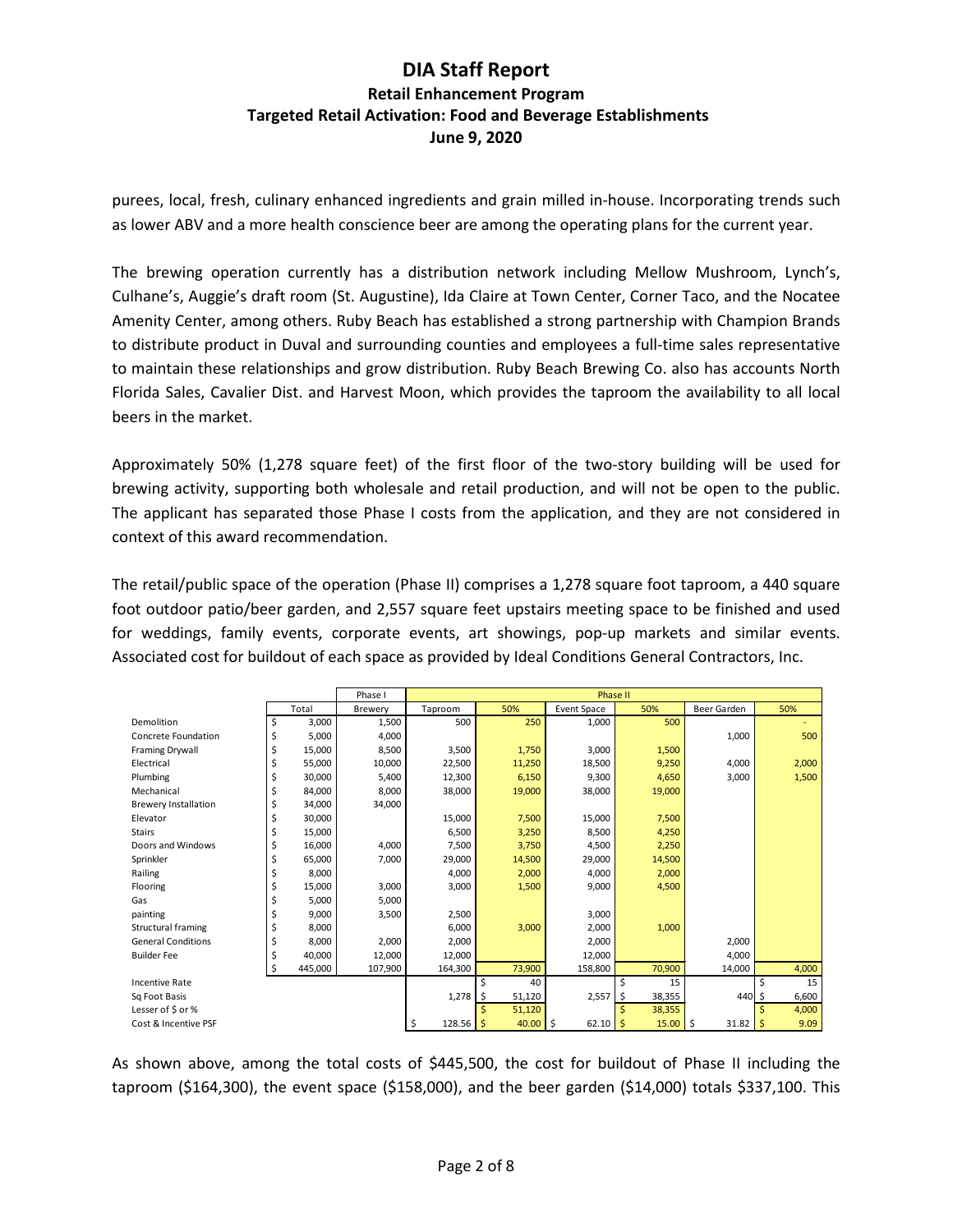recommendation compared the lower of 50% of the Phase II costs with a dollar award of \$40 (tier 3) for the taproom space, and \$15 each for the event space and the beer garden, considered for inclusion as supplementary spaces. This approach yields a maximum award eligibility of \$96,075, including \$51,120 for the taproom (\$40 psf), \$38,355 for the event space (\$15 psf), and \$4,000 for the beer garden (\$9.09 psf). With an application request of \$75,000, the award recommendation equates to \$17.54 psf.

The applicant submitted a thorough business plan that identifies key staff members with relevant experience, market trends, the target market, marketing and merchandising plans, pro forma financial statements, and employment targets. Specific strengths are found in the operating history of the brewpub operation with an established following, including a management team with extensive relevant experience in brewery operations as well as the food and beverage business led by President, Mark Vanderloo citing 16 years of personal experience. Further, the operating history at the prior location minimizes the learning curve of operations and establishes objective reviews of the products and preferences of clientele. Ruby Beach maintains a 3.68 rating out of 5 in the UNTAPPD independent review application based on consumer ratings. Marketing consists of leveraging social media (6800 Instagram followers and 1500 Facebook followers), as well as utilizing Facebook and Google advertising, radio, and other forms of advertising and marketing to broaden the reach and frequency of promotions. The retail location will also have branded merchandise on display and for sale. In addition to the attention to detail as shown in the build-out of the space, designed to become a downtown destination, each of these factors contributes to an active downtown experience by a seasoned operator in the competitive brewpub space. The business plan is attached as Exhibit A.

To meet the requirements of the FAB-REP program, Ruby Beach has established the following hours of operation for their downtown location, with additional hours available for special events and functions.

| Tuesday   | 2PM-11PM  |
|-----------|-----------|
| Wednesday | 2PM-11PM  |
| Thursday  | 2PM-11PM  |
| Friday    | 2PM-2AM   |
| Saturday  | 11AM-2AM  |
| Sunday    | 11AM-10PM |
| Monday    | 2PM-11PM  |

The applicant indicates that they expect to create employment for thirteen to fifteen personnel in downtown with the relocation and opening of their new facility with seven to nine of those jobs directly related to operation of the taproom, beer garden, and event space within one year. The building is found to be a contributing structure in the designated Downtown Historic District and was originally constructed in 1904, per the Property Appraiser's website.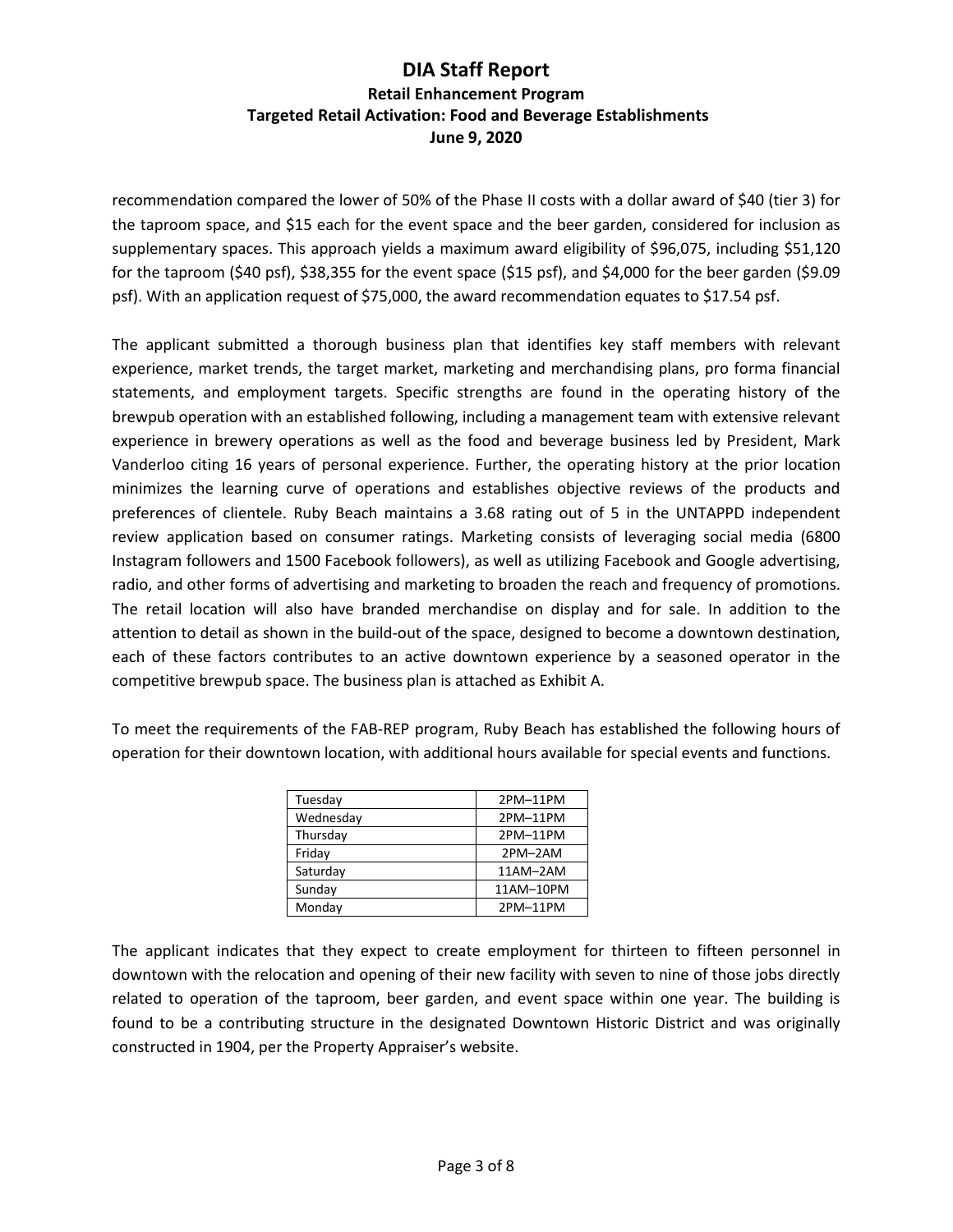Financial viability is demonstrated through the three year operating pro forma projecting sales in year 1 of \$585,000, and increases of 22.2% to \$715,000, and 20.2% to \$860,000, in years 2 and 3. The gross income per day from these estimates ranges from \$1,600 to \$2,356. Gross margin of approximately 83% is sufficient to cover operating expenses in each year, providing operating profit of \$130,562 in year 1, \$230,395 in year 2, and \$329,064 in year 3. This is effectively shown on an EBITDA cash proxy basis as the pro forma does not reflect depreciation, interest, or taxes.

The executed lease provided for this development provides a base rent level of \$13.00 per SF and is presented on a triple net basis. Additional rent is charged at \$1.25 per SF to cover 49% of the Landlord's annual Property Operating Costs. This is determined to be at market for downtown retail space and brings a contributing building in the Downtown Jacksonville Historic District back to productive use.

Staff review of the application indicates the proposed project meets the Redevelopment Goals within Downtown Jacksonville as outlined below:

- Reinforce Downtown as the City's unique epicenter for business, history, culture, education, and entertainment.
	- $\checkmark$  Increase the opportunities for Downtown employment.
	- $\checkmark$  Protect and revitalize historic assets.
	- $\checkmark$  Support expansion of entertainment and restaurant facilities.
	- $\checkmark$  Increase venues, workspaces and residential opportunities with a focus on the Target Area.
	- $\checkmark$  Create a consistent theme and image that conveys a sense of the excitement and activity Downtown.
	- $\checkmark$  Focus efforts on drawing many diverse attractions, rather than a small number of large ones.
- Increase rental and owner-occupied housing downtown, targeting key demographic groups seeking a more urban lifestyle.
	- $\checkmark$  Leverage land contributions, infrastructure investments, incentive grants, and low interest loans.
	- $\checkmark$  Promote and attract neighborhood retail to support downtown residents.
- Simplify the approval process for downtown development and improve departmental and agency coordination.
	- $\checkmark$  Initiate public/private partnerships.
	- $\checkmark$  Identify cooperative property owners/developers and develop key pilot initiatives.
- Maintain a clean and safe 24-7 Downtown for residents, workers, and visitors.
	- $\checkmark$  Provide increased walkability through:
		- Support and attract additional commercial, service, residential, transportation, recreation, and open space uses.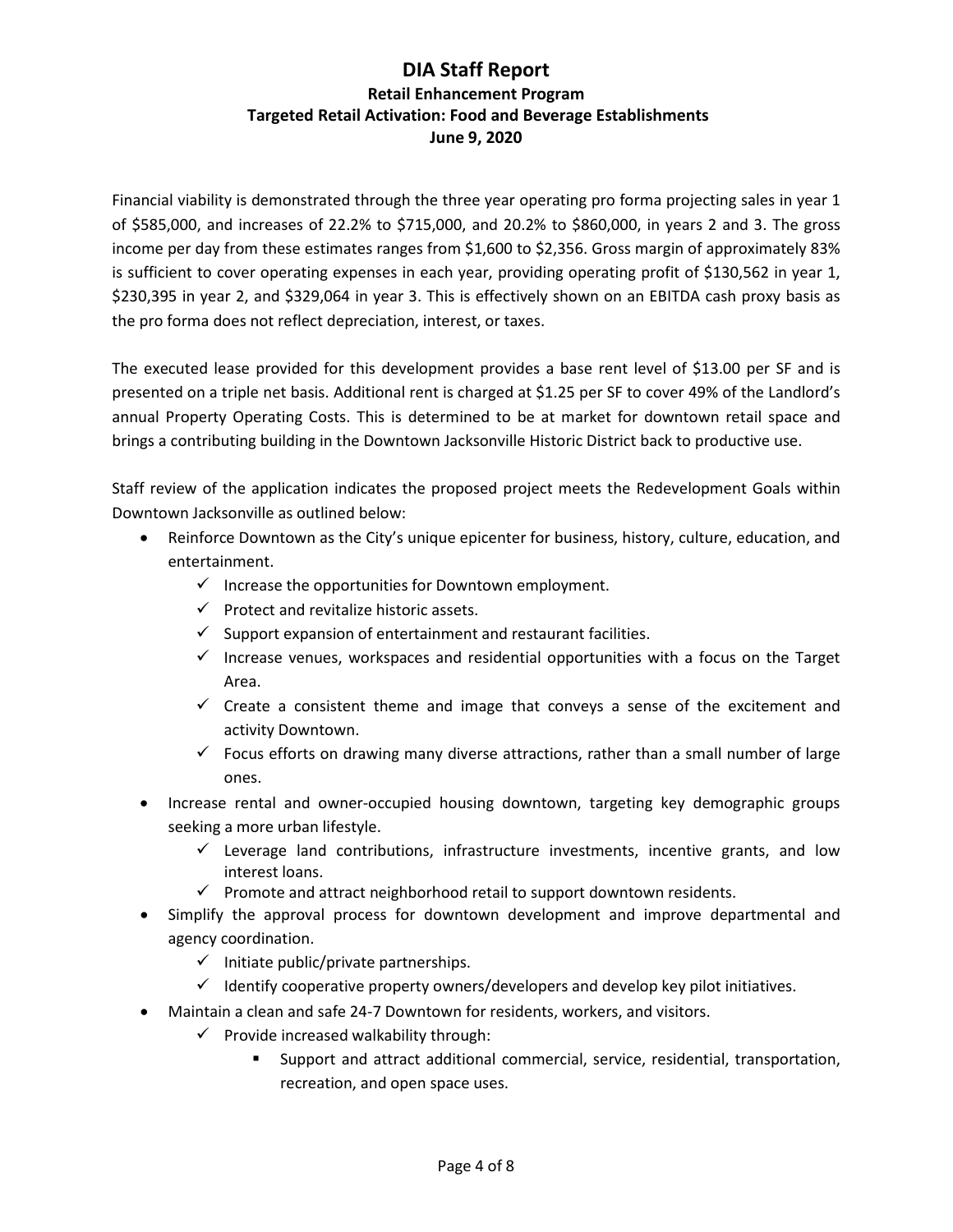- Redevelop the major road corridors with pedestrian-scale neighborhood retail and services.
- Enhance the connection with neighborhoods immediately adjacent to Downtown through attractive, walkable/bikeable linkages.

#### **Staff Recommendation:**

Approve a Forgivable Loan in the amount of \$75,000; subject to:

- 1. Applicant to obtain appropriate permits within 6 months of final program document approval and executed agreements with DIA
- 2. Applicant to have all work completed within a 9-month period from final program document approval and executed agreements with DIA
- 3. Applicant may receive up to a 6-month period extension to comply with final program document approval and DIA executed agreements
- 4. The forgivable loan will be secured by a personal guarantee of the co-applicants in the event of a default under the program or funding agreement.

#### **EXHIBITS:**

- A) Design for Storefront and Interior
- B) Application Score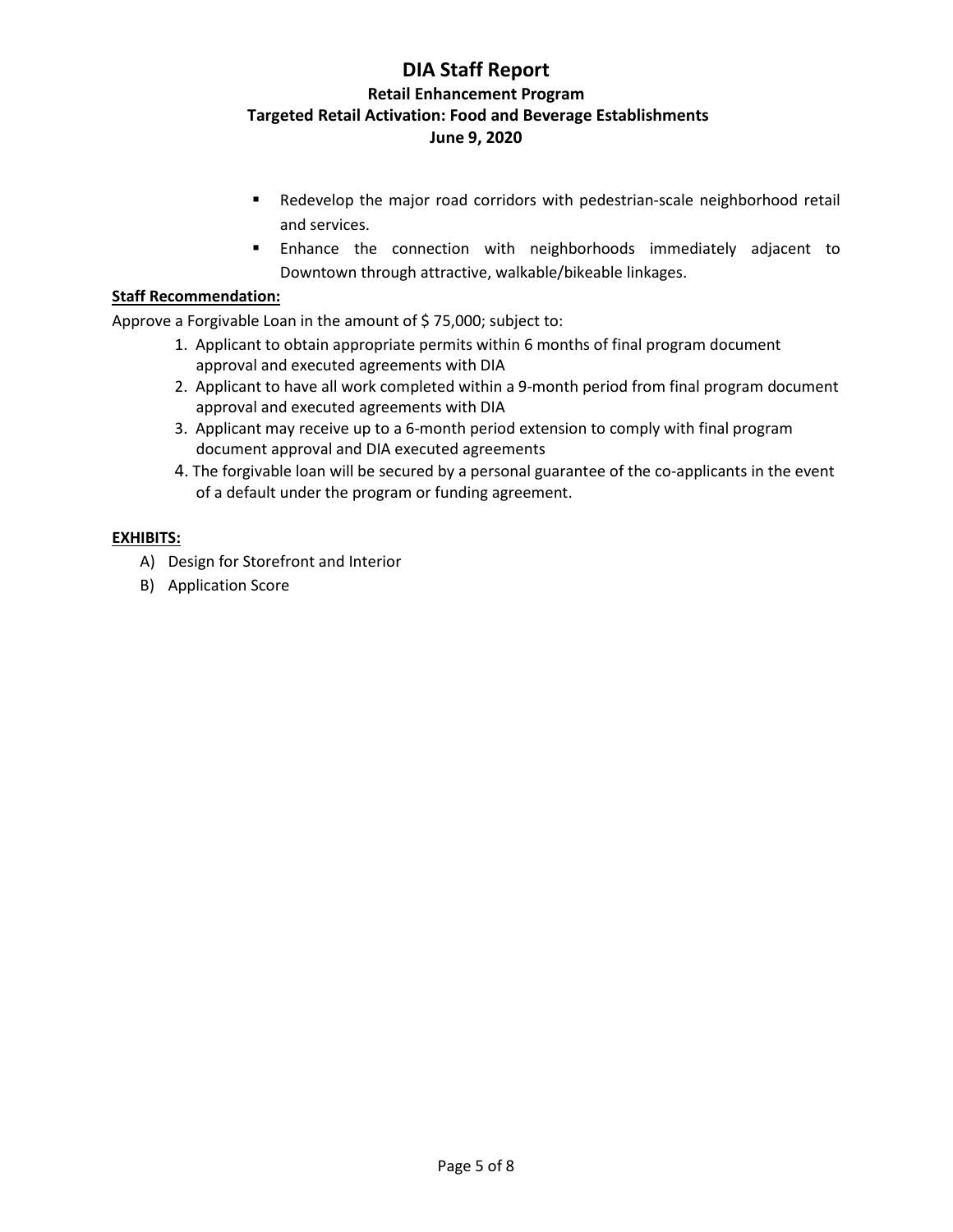**EXHIBIT A: Design for Storefront and Interior** Application Score

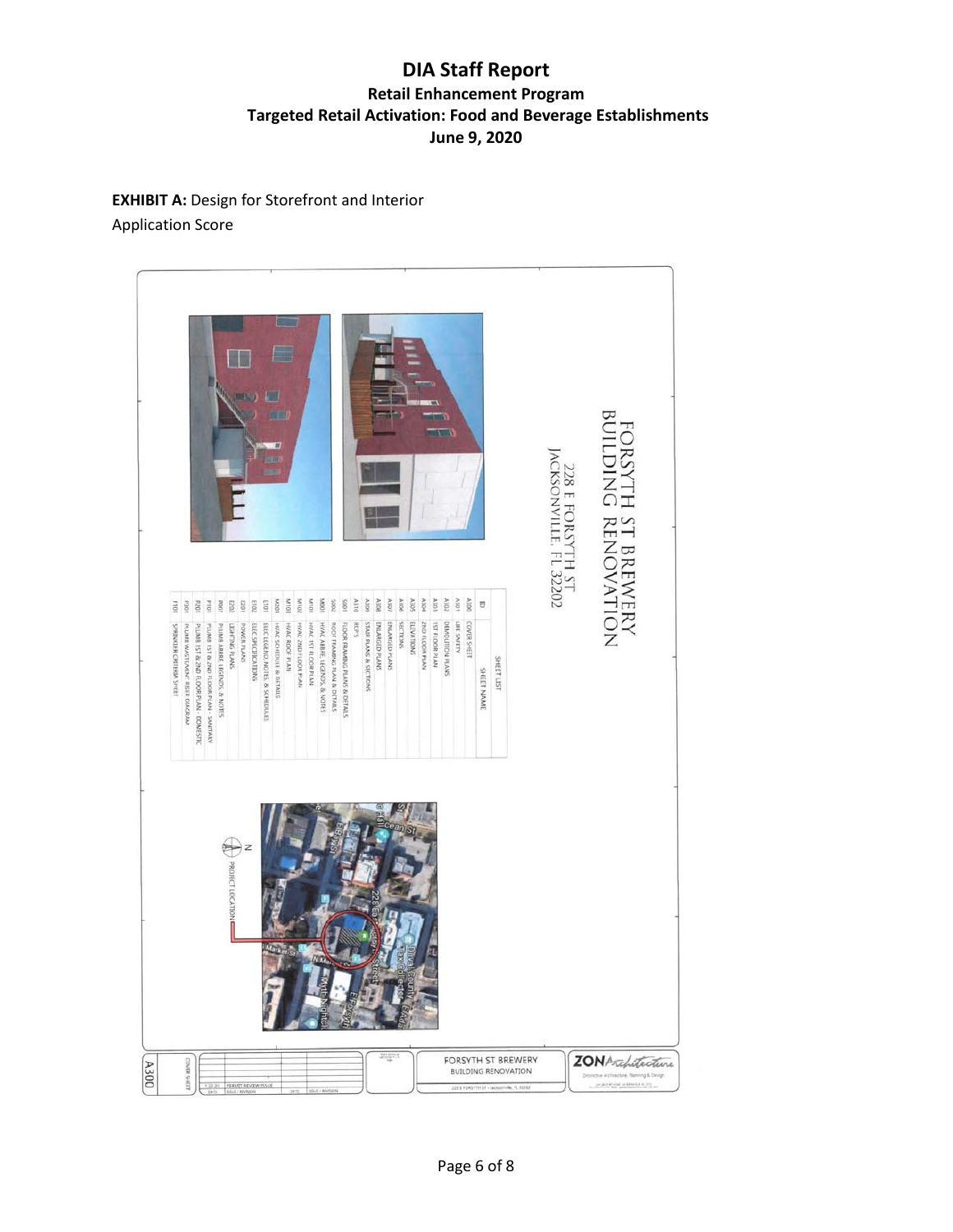